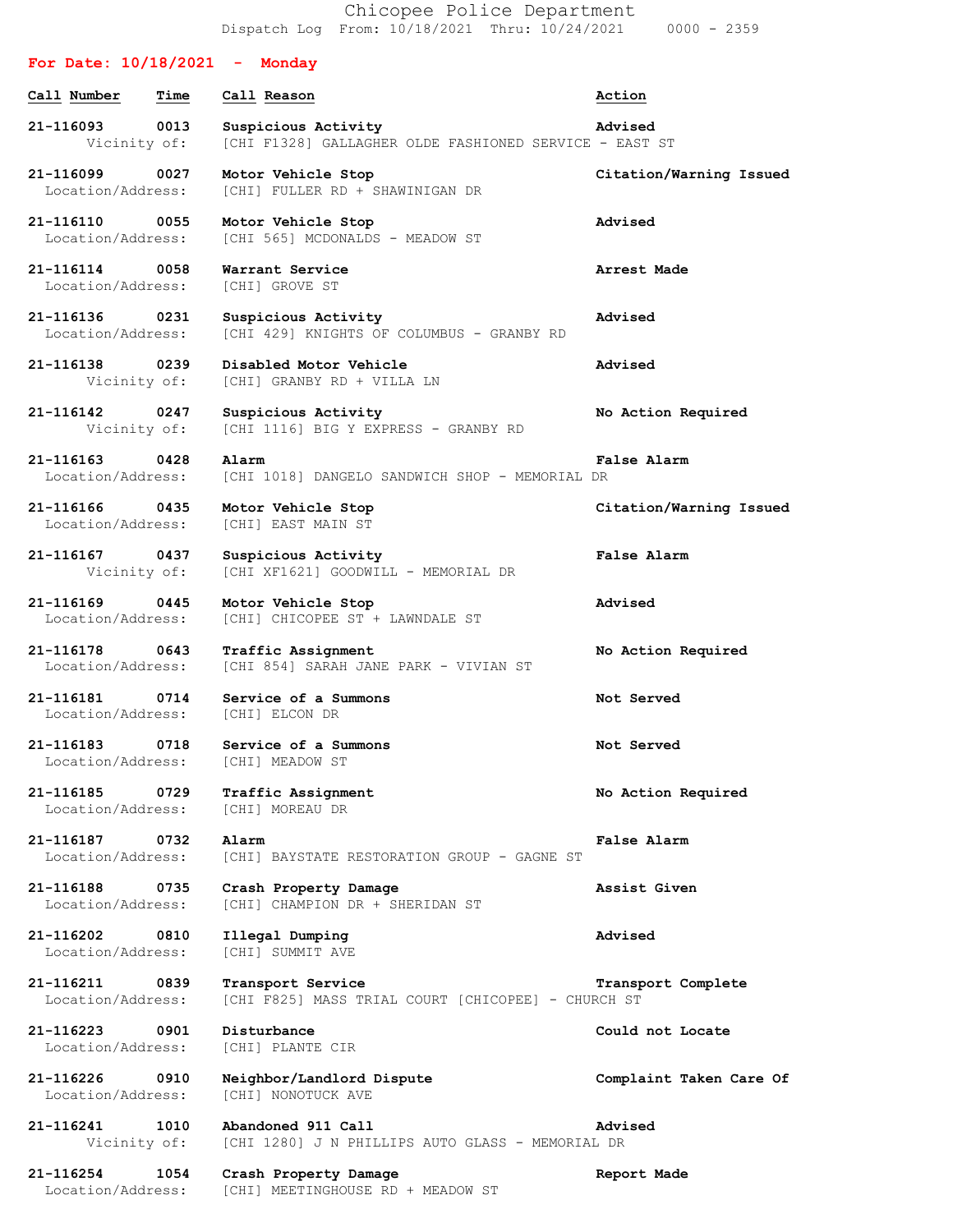**21-116260 1106 Disabled Motor Vehicle Could not Locate** Location/Address: [CHI XF1665] MASS ALTERNATIVE CARE - EAST MAIN ST **21-116264 1113 Abandoned/Found Property Assist Given** Location/Address: [CHI 561] POLEP, J. DISTR SERVICES - MEADOW ST **21-116266 1121 Neighbor/Landlord Dispute Complaint Taken Care Of** Location/Address: [CHI] CHAPIN ST **21-116269 1132 Unwanted Party/Undesirable Could not Locate** Location/Address: [CHI 1243] ST. PAT'S CEMETERY - FULLER RD **21-116268 1133 Disturbance Could not Locate** Location/Address: [CHI F1225] ATLAS PUB - CAREW ST **21-116280 1236 Investigation/Follow Up Complaint Taken Care Of** Location/Address: [CHI] EAST MAIN ST **21-116284 1252 MV COMPLAINT/TRAFFIC/PARKING Could not Locate** Location/Address: [CHI] BROADWAY **21-116286 1259 Service of a Summons Not Served** Location/Address: [CHI] GRATTAN ST **21-116298 1349 Transport Service Transport Complete** Location/Address: [CHI F825] MASS TRIAL COURT [CHICOPEE] - CHURCH ST **21-116303 1402 MV COMPLAINT/TRAFFIC/PARKING Advised** Location/Address: [CHI 574] PRIDE - MONTGOMERY ST **21-116312 1444 Crash Property Damage Report Made** Location/Address: [CHI] CHICOPEE ST **21-116321 1458 MV COMPLAINT/TRAFFIC/PARKING Advised** Vicinity of: [CHI] CHICOPEE ST **21-116329 1525 Trespasser/Trespassing Report Made** Location/Address: [CHI 919] BIG Y WORLD CLASS MARKETS - MEMORIAL DR **21-116332 1534 Disabled Motor Vehicle Advised** Location/Address: [CHI] PROSPECT ST + JAMES ST **21-116339 1551 Public Service Complaint Taken Care Of** Location/Address: [CHI F787] METRO CHRYSLER DODGE JEEP - MEMORIAL DR **21-116341 1551 Alarm False Alarm** Location/Address: [CHI 174] COMMUNITY SUBSTANCE ABUSE CENTER - CENTER ST **21-116344 1557 Abandoned 911 Call No Action Required** Location/Address: [CHI F53] TRINITY HEALTH OF NEW ENGLAND - MONTGOMERY ST **21-116353 1616 Crash Property Damage Complaint Taken Care Of** Location/Address: [CHI] NEAR RUMBLESEAT - ASINOF AVE **21-116375 1724 Motor Vehicle Stop Arrest Made** Vicinity of: [CHI] ELLERTON ST **21-116380 1737 Disturbance Report Made** Vicinity of: [CHI] PROSPECT ST + CHICOPEE ST **21-116401 1817 Service of a Summons Served in Hand** Location/Address: [CHI] WORTHINGTON ST **21-116403 1826 Alarm False Alarm** Location/Address: [CHI F84] REPUBLIC SERVICES - BURNETT RD **21-116402 1827 Investigation/Follow Up Advised** Location/Address: [CHI] BRITTON ST **21-116408 1832 Breaking & Entering Past Report Made** Location/Address: [CHI 2149] RIVER MILLS DR **21-116409 1834 Missing Person Advised** Location/Address: [CHI] LOMBARD ST **21-116419 1900 Suspicious Activity Could not Locate** Location/Address: [CHI] BELL ST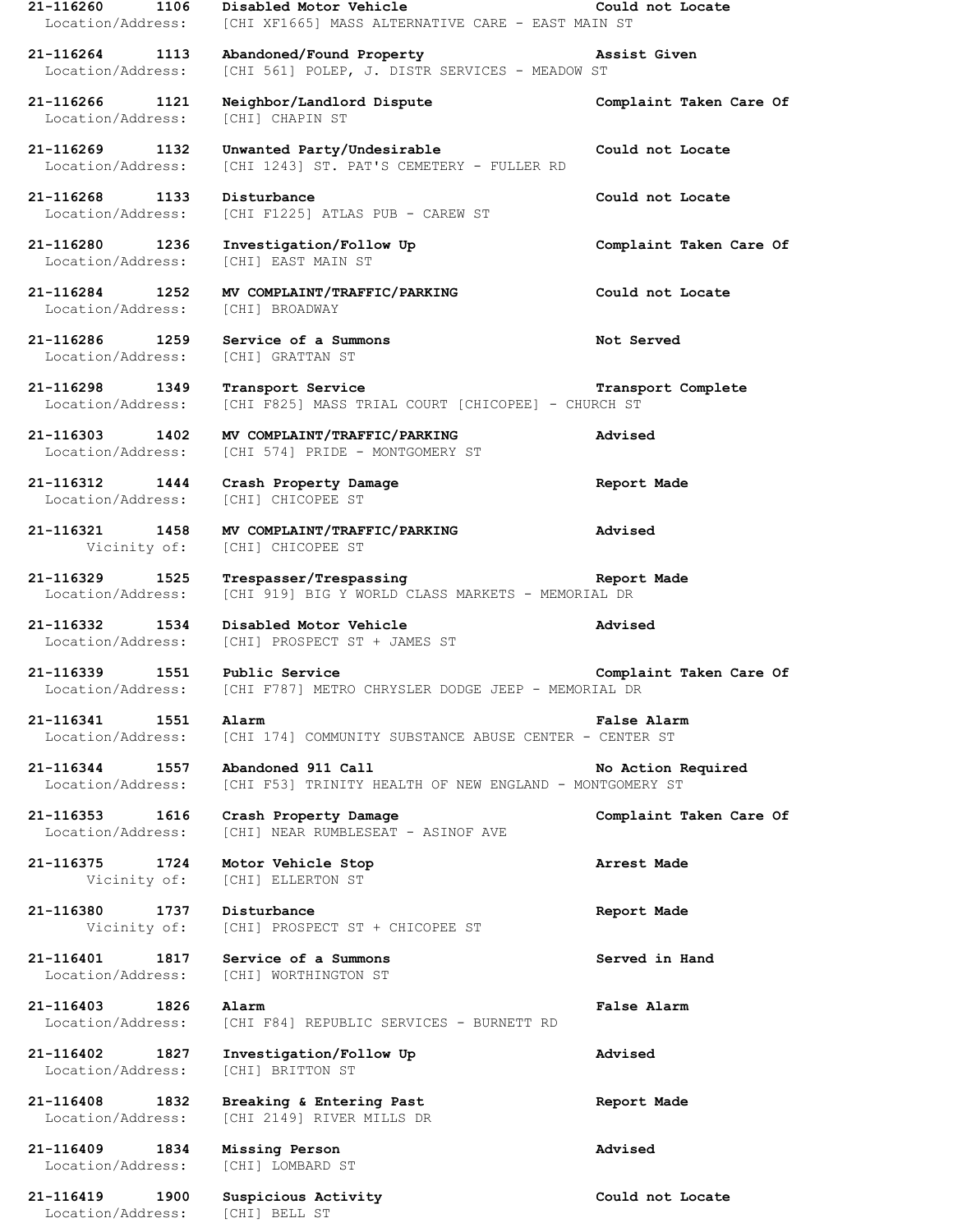| 21-116425<br>Location/Address:      | 1934 | Unwanted Party/Undesirable<br>[CHI 637] FRIENDLYS ICE CREAM CORP - MEMORIAL DR  | Advised                    |
|-------------------------------------|------|---------------------------------------------------------------------------------|----------------------------|
| 21-116430 2013<br>Vicinity of:      |      | Disabled Motor Vehicle<br>[CHI] ABBEY MEMORIAL DR + BROADWAY                    | Assist Given               |
| 21-116432 2023<br>Location/Address: |      | Transport Service<br>[LUD] LUDLOW HOC - RANDALL ST                              | Transport Complete         |
| 21-116433 2024<br>Location/Address: |      | Transport Service<br>[CHI F182] HAMPDEN COUNTY WOMANS - CENTER ST               | Transport Complete         |
| 21-116439 2034<br>Location/Address: |      | Motor Vehicle Stop<br>[CHI] GRATTAN ST + MEADOW ST                              | Arrest Made                |
| 21-116440 2034<br>Location/Address: |      | Larceny Complaint Past<br>[CHI] FERRY ST                                        | Report Made                |
| 21-116441 2049<br>Location/Address: |      | MV COMPLAINT/TRAFFIC/PARKING<br>[CHI] GILBERT AVE                               | Advised                    |
| 21-116451 2139<br>Vicinity of:      |      | Motor Vehicle Stop<br>[CHI] ALVORD AVE                                          | Citation/Warning Issued    |
| 21-116453 2151<br>Location/Address: |      | Motor Vehicle Stop<br>[CHI] GRANBY RD                                           | Citation/Warning Issued    |
| 21-116457 2236                      |      | Motor Vehicle Stop<br>Location/Address: [CHI 382] FRUIT FAIR MARKET - FRONT ST  | Citation/Warning Issued    |
| For Date: $10/19/2021$ - Tuesday    |      |                                                                                 |                            |
| 21-116478 0011<br>Location/Address: |      | Transport Service<br>[LUD] RANDALL RD                                           | Transport Complete         |
| 21-116485 0028<br>Location/Address: |      | Motor Vehicle Stop<br>[CHI] CHICOPEE ST                                         | Citation/Warning Issued    |
| 21-116489 0042<br>Location/Address: |      | Suspicious Activity<br>[CHI] LAWNDALE ST + CHICOPEE ST                          | Advised                    |
| 21-116520 0205                      |      | Motor Vehicle Stop<br>Location/Address: [CHI] BROADWAY + MONROE ST              | Criminal Complaint Request |
| 21-116525<br>Location/Address:      | 0234 | Suspicious Activity<br>[CHI 849] RIVERS PARK - ALDEN ST                         | Complaint Taken Care Of    |
| 21-116530<br>Location/Address:      | 0251 | Suspicious Activity<br>[CHI 849] RIVERS PARK - ALDEN ST                         | Complaint Taken Care Of    |
| 21-116535 0321<br>Location/Address: |      | ASSIST OTHER AGENCY<br>[LON] LAUREL ST                                          | No Action Required         |
| 21-116541<br>Location/Address:      | 0347 | Alarm<br>[CHI 1176] VIDEO GAME CASTLE - CENTER ST                               | <b>False Alarm</b>         |
| 21-116544 0405<br>Location/Address: |      | Motor Vehicle Stop<br>[CHI] CHICOPEE ST + JOHN ST                               | Citation/Warning Issued    |
| 21-116554 0448<br>Location/Address: |      | Abandoned 911 Call<br>[CHI] MEMORIAL DR                                         | No Action Required         |
| 21-116560<br>Vicinity of:           | 0604 | Motor Vehicle Stop<br>[CHI] CHICOPEE ST                                         | Citation/Warning Issued    |
| 21-116561<br>Location/Address:      | 0605 | Traffic Assignment<br>[CHI 1130] SHERIDAN STREET SELF STORAGE LLC - SHERIDAN ST | No Action Required         |
| 21-116566<br>Location/Address:      | 0619 | Motor Vehicle Stop<br>[CHI] CELEBRATION - SHERIDAN ST                           | Citation/Warning Issued    |
| 21-116569<br>Location/Address:      | 0628 | Motor Vehicle Stop<br>[CHI] RIVERPARK - CHICOPEE ST                             | Citation/Warning Issued    |

**21-116571 0638 Alarm False Alarm** Location/Address: [CHI F2500] CHICOPEE COUNCIL ON AGING (SENIOR CENTER) - WEST MAIN ST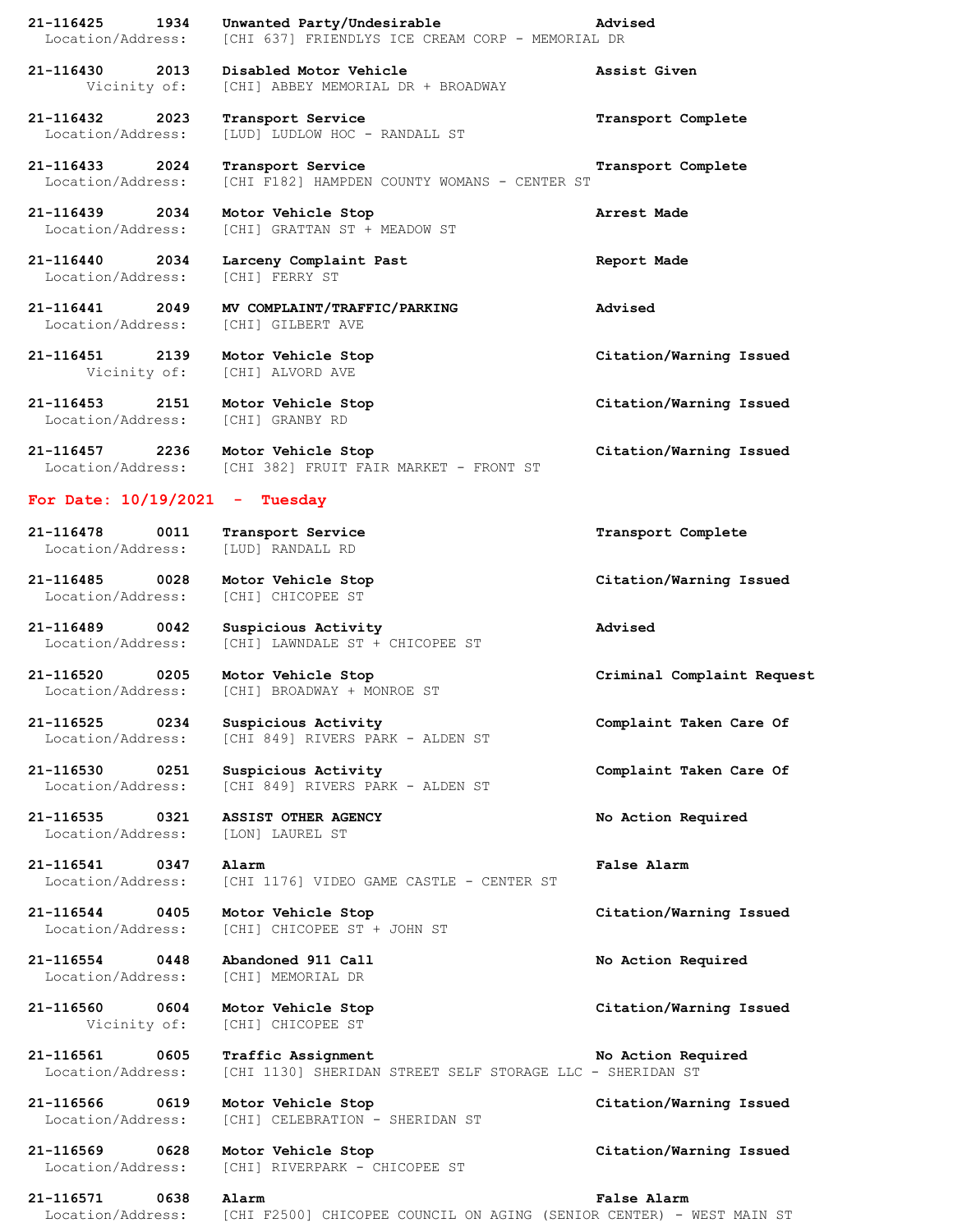**21-116572 0639 MV COMPLAINT/TRAFFIC/PARKING No Action Required** Location/Address: [CHI F368] CITY HALL ANNEX - FRONT ST **21-116575 0644 Motor Vehicle Stop Citation/Warning Issued** Location/Address: [CHI] SHERIDAN ST + FULLER RD **21-116583 0709 Motor Vehicle Stop Citation/Warning Issued** Location/Address: [CHI] SHERIDAN ST **21-116610 0822 ASSIST OTHER AGENCY Assist Given** Location/Address: [AGA] AGAWAM HIGH SCHOOL - COOPER ST **21-116621 0847 MV COMPLAINT/TRAFFIC/PARKING Advised** Location/Address: [CHI] ARTISAN ST **21-116626 0858 MV COMPLAINT/TRAFFIC/PARKING Advised** Location/Address: [CHI] ARTISAN ST **21-116632 0911 Transport Service Transport Complete** Location/Address: [CHI F825] MASS TRIAL COURT [CHICOPEE] - CHURCH ST **21-116645 0947 Crash Property Damage Report Made** Location/Address: [CHI] FAIRVIEW AVE + ACADEMY ST **21-116651 1002 MV COMPLAINT/TRAFFIC/PARKING No Action Required** Vicinity of: [CHI] PARSHLEY AVE **21-116673 1120 Harassment/Threats Report Made** Location/Address: [CHI] FRONT ST **21-116672 1129 Alarm False Alarm** Location/Address: [CHI] COBB AVE **21-116698 1250 Shoplifter Report Made** Location/Address: [CHI 1763] SALLY BEAUTY SUPPLY - MEMORIAL DR **21-116712 1328 Neighbor/Landlord Dispute Complaint Taken Care Of** Location/Address: [CHI] ALVORD AVE **21-116724 1405 Alarm False Alarm** Location/Address: [CHI] FISHER RD **21-116735 1438 Motor Vehicle Stop Citation/Warning Issued** [CHI] ABBEY MEMORIAL DR + BROADWAY **21-116743 1459 Alarm False Alarm** Location/Address: [CHI] ACADEMY ST **21-116745 1513 Harassment/Threats Report Made** Location/Address: [CHI 612] KENDALL HOUSE - SPRINGFIELD ST **21-116751 1526 Abandoned 911 Call No Action Required** Location/Address: [CHI 605] CHICOPEE HOUSING AUTHORITY - MEETINGHOUSE RD **21-116764 1605 Disturbance Complaint Taken Care Of** Location/Address: [CHI] LAFAYETTE ST **21-116769 1611 Alarm False Alarm** Location/Address: [CHI F1443] GOLDEN BLOSSOM - GRATTAN ST **21-116775 1613 Disturbance Advised** Location/Address: [CHI 854] SARAH JANE PARK - VIVIAN ST **21-116781 1631 Crash Property Damage Report Made** Vicinity of: [CHI] BAY STATE RD + GRANBY RD **21-116783 1642 Abandoned 911 Call No Action Required** Location/Address: [CHI] BARIL LN **21-116785 1647 Crash Property Damage Report Made** Location/Address: [CHI] MEMORIAL DR + BRITTON ST **21-116786 1653 Neighbor/Landlord Dispute Advised** Vicinity of: [CHI F1526] - BEMIS ST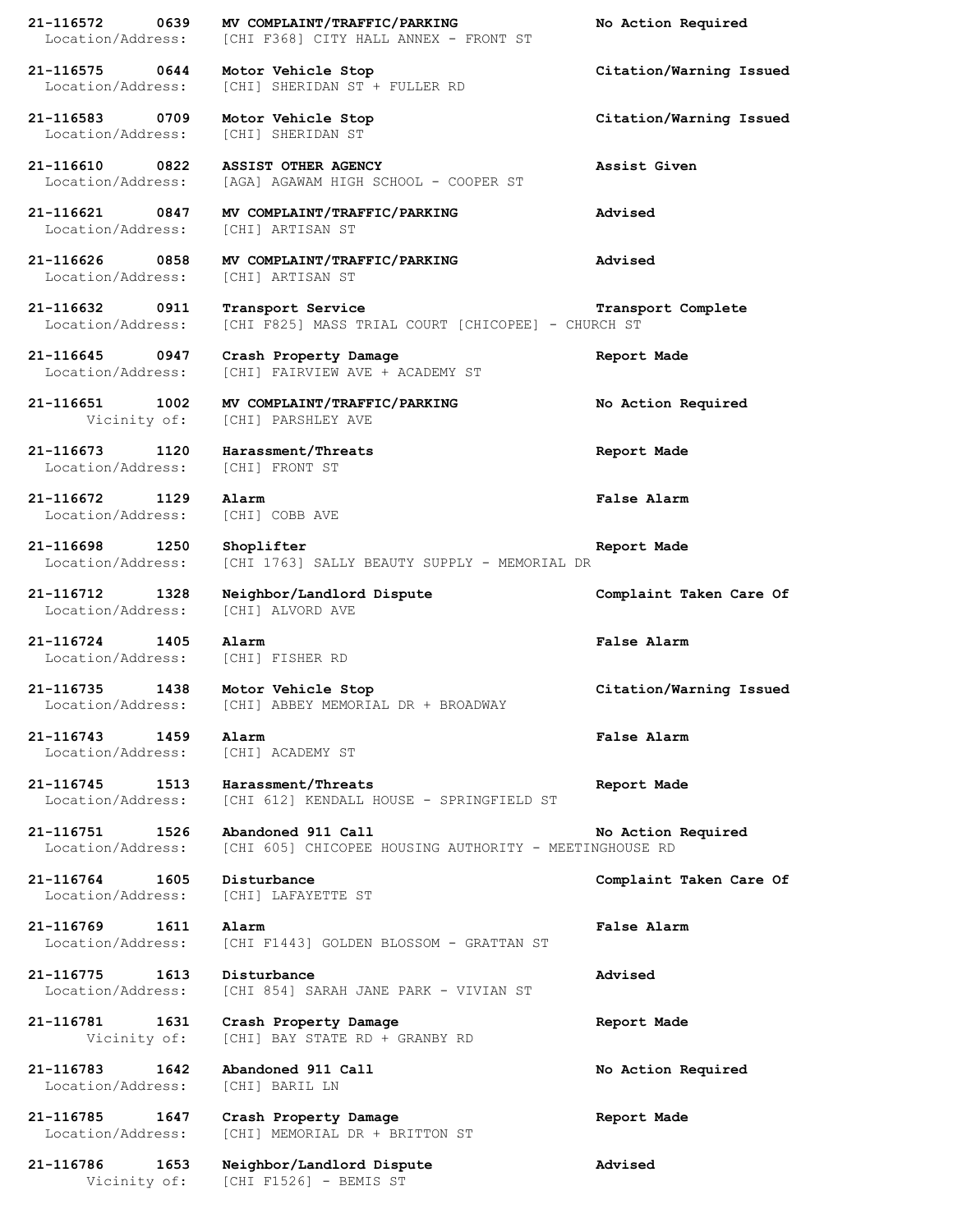| 1724<br>21-116802                                    | Public Service<br>Location/Address: [CHI 2498] CHICOPEE POLICE HEADQUARTERS - CHURCH ST                                                  | No Action Required      |
|------------------------------------------------------|------------------------------------------------------------------------------------------------------------------------------------------|-------------------------|
| 21-116805 1728<br>Location:                          | Transport Service<br>[WEP] WEST SPRINGFIELD POLICE DEPARTMENT                                                                            | Transport Complete      |
| 21-116814 1748<br>Location/Address:                  | Disturbance<br>[CHI] EDMUND ST                                                                                                           | Advised                 |
| 21-116816 1757                                       | MV COMPLAINT/TRAFFIC/PARKING<br>Location/Address: [CHI] COMING FROM 391 - GRATTAN ST                                                     | Complaint Taken Care Of |
| 21-116815 1758<br>Location/Address:                  | Disabled Motor Vehicle<br>[CHI 128] ST ROSE DE LIMA CEMETARY - OLSEN ST                                                                  | No Action Required      |
| 21-116823 1822<br>Location/Address: [CHI] QUARTUS ST | Harassment/Threats                                                                                                                       | Report Made             |
| 21-116828 1835<br>Location/Address:                  | Abandoned 911 Call<br>[CHI] CHICOPEE ST                                                                                                  | Could not Locate        |
|                                                      | 21-116836 1853 MV COMPLAINT/TRAFFIC/PARKING Same Unfounded<br>Location/Address: [CHI 1851] CHICOPEE BOYS & GIRLS TEEN CENTER - MEADOW ST |                         |
| 21-116843 1917                                       | Disturbance<br>Location/Address: [CHI F1406] CDM PROPERTIES - CHICOPEE ST                                                                | Arrest Made             |
| 21-116850 1940<br>Location/Address: [CHI] GRANBY RD  | ASSIST OTHER AGENCY                                                                                                                      | Could not Locate        |
| 21-116852 1945<br>Location/Address:                  | Shoplifter<br>[CHI F1057] DOLLAR TREE - MEMORIAL DR                                                                                      | Report Made             |
| 21-116854 1945<br>Location/Address:                  | Transport Service<br>[LUD] LUDLOW HOC - RANDALL ST                                                                                       | Transport Complete      |
| 21-116853 1946                                       | Alarm<br>Location/Address: [CHI 706] PEOPLES BANK - MEMORIAL DR                                                                          | <b>False Alarm</b>      |
| 21-116862 2029<br>Location/Address:                  | Harassment/Threats<br>[CHI] GROVE ST                                                                                                     | Report Made             |
| 21-116866 2048<br>Location/Address:                  | Transport Service<br>[LUD] LUDLOW HOC - RANDALL ST                                                                                       | Transport Complete      |
| 21-116869<br>2101<br>Location/Address:               | Disturbance<br>[CHI] SIMARD DR                                                                                                           | Advised                 |
| 21-116870 2102<br>Location:                          | Transport Service<br>[HOY] HOLYOKE MEDICAL CENTER                                                                                        | Transport Complete      |
| 21-116879<br>2146<br>Location/Address:               | Unwanted Party/Undesirable<br>[CHI 1325] APPLEBEE'S - MEMORIAL DR                                                                        | Complaint Taken Care Of |
| 21-116885<br>2209<br>Location/Address:               | MV COMPLAINT/TRAFFIC/PARKING<br>[CHI] MEMORIAL DR + FULLER RD                                                                            | Report Made             |
| 21-116889 2217<br>Location/Address:                  | Abandoned 911 Call<br>[CHI] SOUTHERN DR                                                                                                  | Unfounded               |
| 21-116892<br>2237<br>Location/Address:               | Alarm<br>[CHI 719] PRICE RITE - MEMORIAL DR                                                                                              | False Alarm             |
| 21-116893<br>2239<br>Location/Address:               | Transport Service<br>[CHI F182] HAMPDEN COUNTY WOMANS - CENTER ST                                                                        | Transport Complete      |
| 21-116894<br>2241<br>Vicinity of:                    | Abandoned 911 Call<br>[CHI] CRESCENT DR                                                                                                  | No Action Required      |
| 21-116898<br>2300<br>Location/Address:               | Abandoned 911 Call<br>[CHI] MT CARMEL AVE                                                                                                | Advised                 |
| 21-116902<br>2353<br>Location/Address:               | Suspicious Activity<br>[CHI] SHERIDAN ST                                                                                                 | Could not Locate        |
|                                                      |                                                                                                                                          |                         |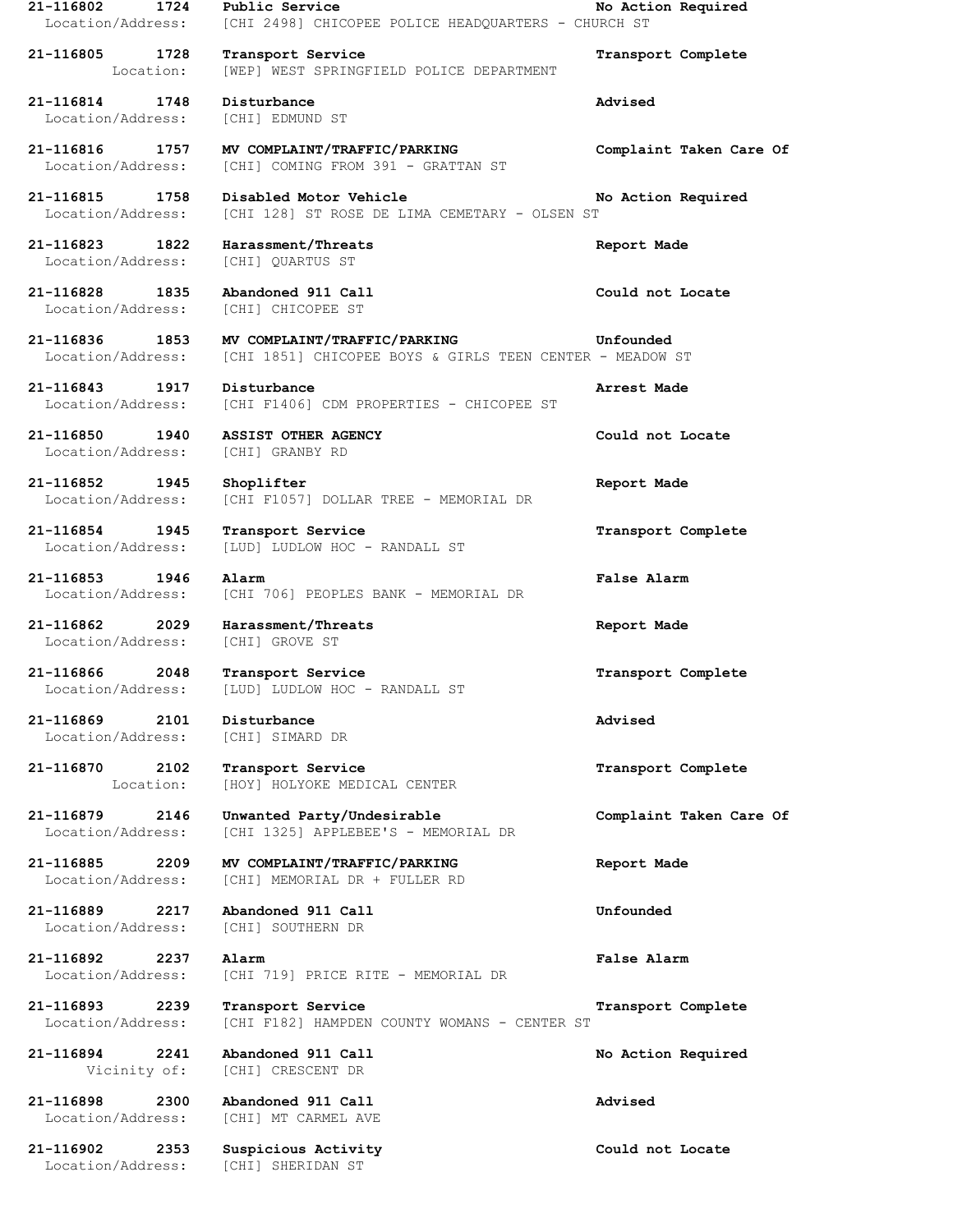## **For Date: 10/20/2021 - Wednesday**

| 21-116914<br>0031<br>Location/Address: | Alarm<br>[CHI F464] COLLEGIAN COURT - PARK ST    | False Alarm |
|----------------------------------------|--------------------------------------------------|-------------|
| 21-116928<br>0107<br>Location/Address: | Alarm<br>[CHI] SARATOGA AVE                      | False Alarm |
| 21-116979<br>0301<br>Vicinity of:      | Alarm<br>[CHI 589] UHAUL STORAGE - MONTGOMERY ST | False Alarm |
| 21-116980 0303<br>Location/Address:    | Alarm<br>[CHI 647] BURGER KING - MEMORIAL DR     | False Alarm |
| 21-116985<br>0320<br>Location/Address: | Alarm<br>[CHI 647] BURGER KING - MEMORIAL DR     | False Alarm |
| 21-116996<br>0505<br>Location/Address: | Alarm<br>[CHI]<br>MEADOW ST AUTO - MEADOW ST     | False Alarm |

Location/Address: [CHI 2109] JEFFREY'S CORNER - GRANBY RD

**21-117001 0550 Crash Property Damage Report Made**

**21-117005 0624 Suspicious Activity Complaint Taken Care Of** Location/Address: [CHI 1280] J N PHILLIPS AUTO GLASS - MEMORIAL DR

**21-117016 0703 Traffic Assignment No Action Required** Location/Address: [CHI 1065] CHICOPEE HIGH SCHOOL - FRONT ST

**21-117018 0708 Crash Property Damage Report Made** Location/Address: [CHI 1196] SHELL - WEST ST

**21-117025 0741 Traffic Assignment Citation/Warning Issued** Location/Address: [CHI] BROADWAY

**21-117028 0757 Motor Vehicle Stop Citation/Warning Issued** Location/Address: [CHI 37] FIRST CENTRAL BAPTIST CHURCH - BROADWAY

**21-117035 0815 Abandoned 911 Call False Alarm** Location/Address: [CHI 605] CHICOPEE HOUSING AUTHORITY - MEETINGHOUSE RD

**21-117040 0820 Motor Vehicle Stop Criminal Complaint Request** Location/Address: [CHI F402] CHICOPEE ELECTRIC LIGHT DEPT - FRONT ST

**21-117053 0850 Warrant Service Could not Locate** Location/Address: [CHI] RIVERS AVE

**21-117057 0852 Crash Property Damage Report Made** Location/Address: [CHI] MEMORIAL DR + BRITTON ST

**21-117067 0902 Motor Vehicle Stop Citation/Warning Issued** Location/Address: [CHI] CHICOPEE ST

**21-117076 0943 Unwanted Party/Undesirable Advised** Location/Address: [CHI 1243] ST. PAT'S CEMETERY - FULLER RD

**21-117091 1005 Stolen M/V L/P Report Advised** Location/Address: [CHI F729] U-HAUL MOVING AND STORAGE OF MEMORIAL DRIVE - MEMORIAL DR

**21-117094 1007 Service of a Summons Served in Hand** Location/Address: [CHI] - FULLER RD

**21-117093 1009 Motor Vehicle Stop Citation/Warning Issued** Location/Address: [CHI F1174] FIRE STA #7 - GRATTAN ST

**21-117100 1024 Motor Vehicle Stop Citation/Warning Issued** Location/Address: [CHI 2097] - GRATTAN ST

**21-117103 1033 Traffic Assignment Citation/Warning Issued** Location/Address: [CHI 1308] IDEAL KITCHEN HOME IMPROVEMENTS - GRATTAN ST

**21-117107 1044 Abandoned/Found Property Report Made** Location/Address: [CHI 1261] - GRATTAN ST

**21-117110 1049 Motor Vehicle Stop Citation/Warning Issued** Location/Address: [CHI] GRATTAN ST + BALTIC AVE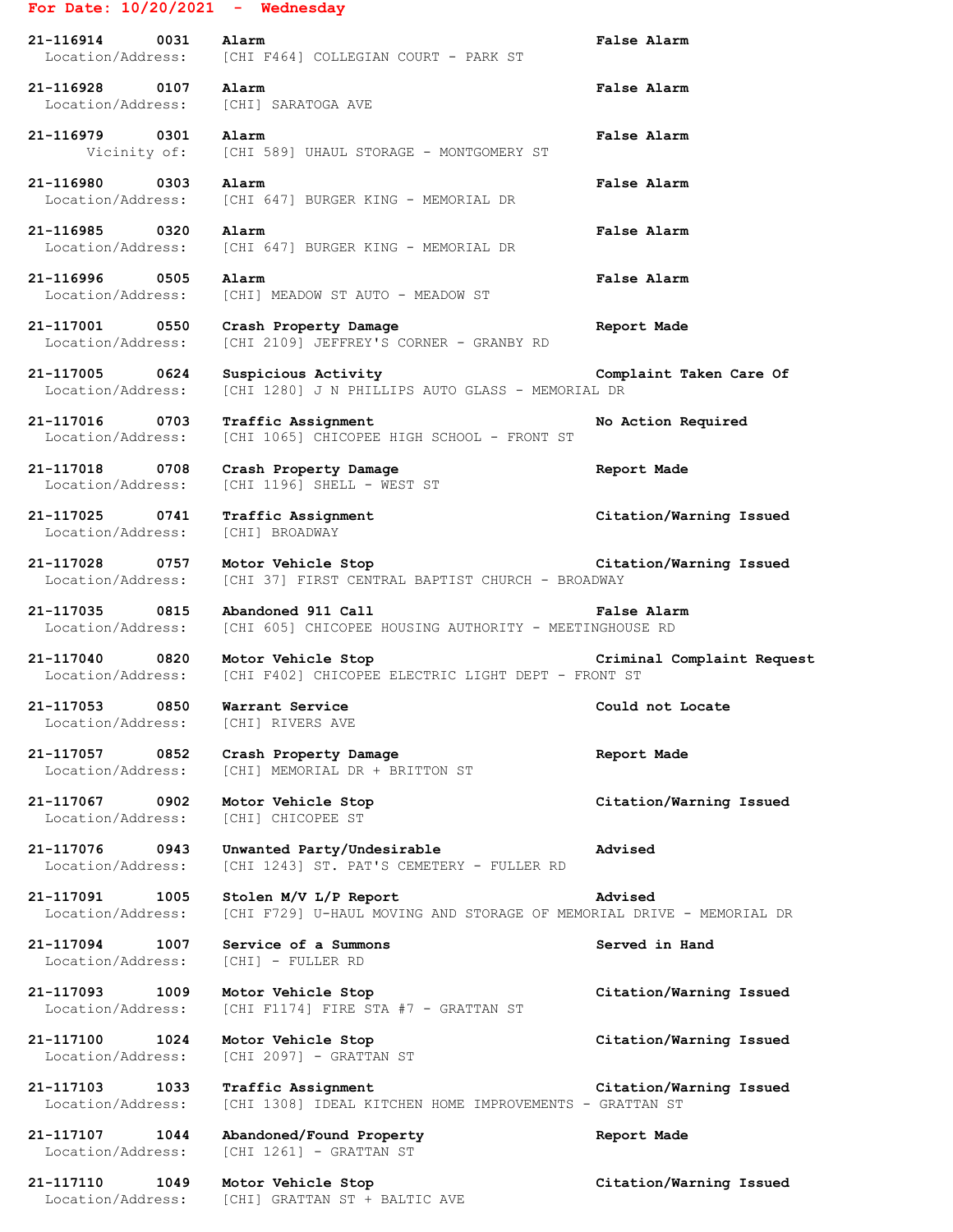**21-117119 1059 Traffic Assignment No Action Required** Location/Address: [CHI] EAST MAIN ST **21-117127 1116 Warrant Service Could not Locate** Location/Address: [CHI] SKEELE ST **21-117129 1127 Neighbor/Landlord Dispute Complaint Taken Care Of** Location/Address: [CHI] MCKINSTRY AVE **21-117135 1138 MV COMPLAINT/TRAFFIC/PARKING Complaint Taken Care Of** Location/Address: [CHI 159] KOS HARDWARE - CENTER ST **21-117144 1205 Investigation/Follow Up Assist Given** [CHI 1243] - FULLER RD **21-117145 1207 Traffic Assignment Citation/Warning Issued** Location/Address: [CHI] CAREW ST **21-117147 1210 Motor Vehicle Stop Citation/Warning Issued** Location/Address: [CHI] CAREW ST **21-117152 1218 Motor Vehicle Stop Citation/Warning Issued** Location/Address: [CHI] CAREW ST **21-117158 1229 Motor Vehicle Stop Citation/Warning Issued** Location/Address: [CHI] CAREW ST **21-117163 1304 Motor Vehicle Stop Citation/Warning Issued** Location/Address: [CHI] CAREW ST **21-117172 1314 Neighbor/Landlord Dispute Report Made** Location/Address: [CHI] WOODSTOCK ST **21-117173 1316 Transport Service Transport Complete** Location/Address: [CHI F825] MASS TRIAL COURT [CHICOPEE] - CHURCH ST **21-117174 1320 Motor Vehicle Stop Citation/Warning Issued** Location/Address: [CHI] CAREW ST **21-117184 1402 Motor Vehicle Stop Citation/Warning Issued** Location/Address: [CHI] SHERIDAN ST **21-117185 1403 Warrant Service Could not Locate** Location/Address: [CHI] DWIGHT ST **21-117192 1412 Unwanted Party/Undesirable Complaint Taken Care Of** Location/Address: [CHI] OLD PENDLETON AVE **21-117190 1416 Motor Vehicle Stop Citation/Warning Issued** Location/Address: [CHI] SHERIDAN ST **21-117195 1424 Motor Vehicle Stop Citation/Warning Issued** Location/Address: [CHI] SHERIDAN ST **21-117204 1434 Motor Vehicle Stop Citation/Warning Issued** Location/Address: [CHI] SHERIDAN ST **21-117207 1436 Breaking & Entering Past Report Made** Location/Address: [CHI] BONNER ST **21-117216 1505 Motor Vehicle Stop Citation/Warning Issued** Location/Address: [CHI] FRONT ST **21-117218 1509 MV COMPLAINT/TRAFFIC/PARKING Complaint Taken Care Of** Location/Address: [CHI] GLADDU AVE **21-117227 1532 Crash Property Damage Report Made** Location/Address: [CHI] TAXIWAY DR **21-117230 1537 MV COMPLAINT/TRAFFIC/PARKING Could not Locate** Location/Address: [CHI] CAREW ST

**21-117232 1544 MV COMPLAINT/TRAFFIC/PARKING Advised**

Location/Address: [CHI] FRONT ST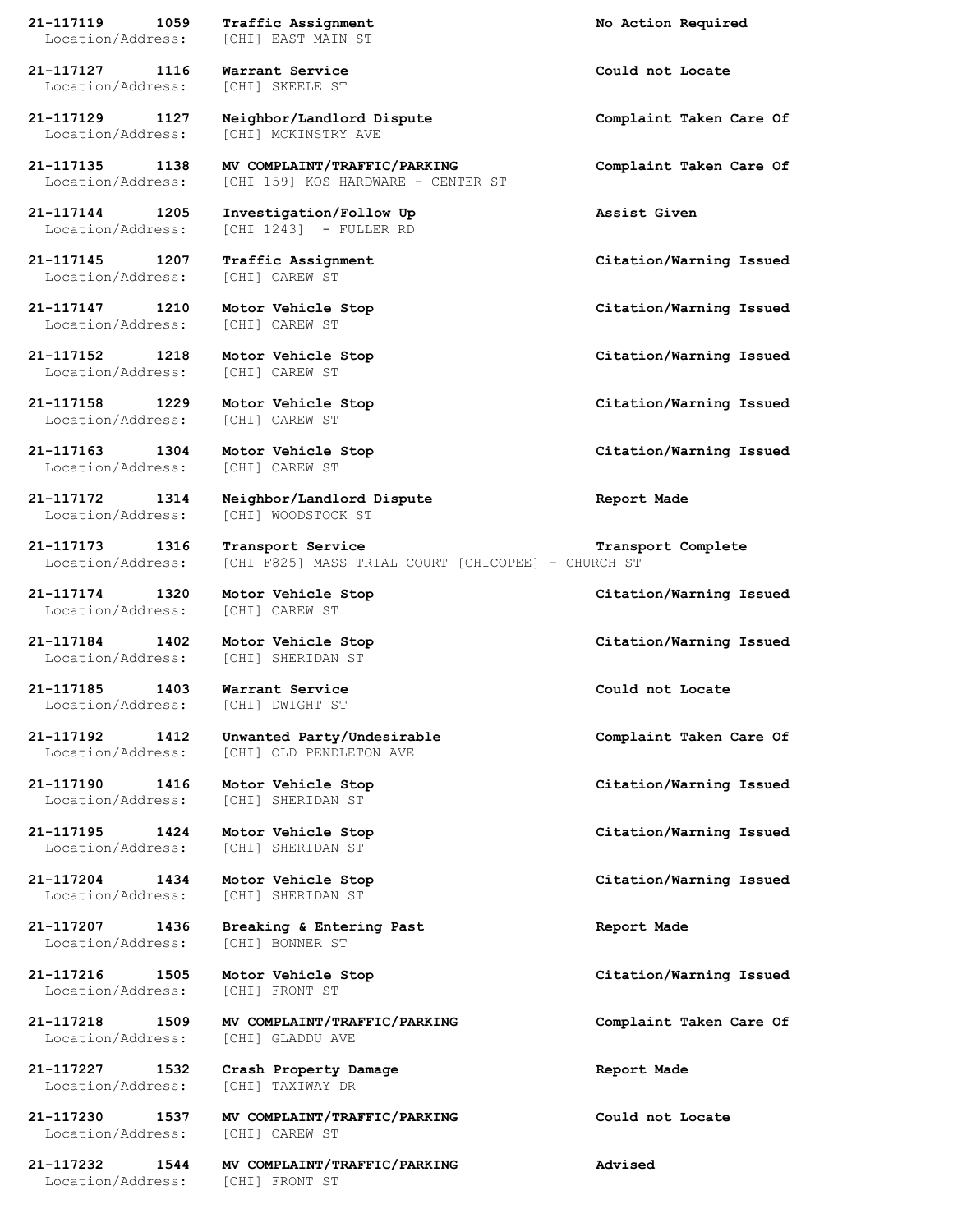| 21-117233<br>Location/Address:      | 1549 | Fraud/Identity Theft<br>[CHI 1191] HALLOWEEN CITY - MEMORIAL DR                            | Criminal Complaint Request |
|-------------------------------------|------|--------------------------------------------------------------------------------------------|----------------------------|
| 21-117235 1554<br>Location/Address: |      | Missing Person<br>[CHI] IRENE ST                                                           | No Action Required         |
| 21-117242 1611<br>Vicinity of:      |      | MV COMPLAINT/TRAFFIC/PARKING<br>[CHI] SPRINGFIELD ST                                       | Could not Locate           |
| 21-117245<br>Location/Address:      | 1616 | Neighbor/Landlord Dispute<br>[CHI] EAST MAIN ST                                            | Advised                    |
| 21-117248 1623<br>Vicinity of:      |      | Abandoned 911 Call<br>[CHI F1393] CHICK FIL A - MEMORIAL DR                                | Unfounded                  |
| 21-117268 1723<br>Location/Address: |      | Abandoned/Found Property<br>[CHI 2498] CHICOPEE POLICE HEADQUARTERS - CHURCH ST            | Report Made                |
| 21-117276 1735<br>Location/Address: |      | Public Service<br>[CHI] POLASKI AVE                                                        | Advised                    |
| 21-117298 1843<br>Location/Address: |      | MV COMPLAINT/TRAFFIC/PARKING<br>[CHI] EASTERN DR                                           | Advised                    |
| 21-117299 1848<br>Location/Address: |      | Larceny Complaint Past<br>[CHI] ARTHUR ST                                                  | Report Made                |
| 21-117301 1855<br>Location/Address: |      | Shoplifter<br>[CHI 1191] WALMART - MEMORIAL DR                                             | Complaint Taken Care Of    |
| 21-117303 1855<br>Location/Address: |      | Suspicious Activity<br>[CHI F1120] CANTERBURY ARMS APTS - EAST MAIN ST                     | Advised                    |
| 21-117309 1930<br>Location/Address: |      | Transport Service<br>[CHI F182] HAMPDEN COUNTY WOMANS - CENTER ST                          | Transport Complete         |
| 21-117310 1936<br>Location/Address: |      | Suspicious Activity<br>[CHI] EXCHANGE ST                                                   | Advised                    |
| 21-117317 1950<br>Location/Address: |      | Motor Vehicle Stop<br>[CHI] MEMORIAL DR + FULLER RD                                        | Advised                    |
| 21-117327<br>Location/Address:      | 2055 | Public Service<br>[CHI] BURNETT RD                                                         | Advised                    |
| 21-117349 2259                      |      | Motor Vehicle Stop<br>Location/Address: [CHI 730] TOWN FAIR TIRE CENTERS INC - MEMORIAL DR | Citation/Warning Issued    |
| For Date: $10/21/2021$ - Thursday   |      |                                                                                            |                            |
| 21-117380 0035<br>Vicinity of:      |      | Suspicious Activity<br>[CHI] JOHNSON RD                                                    | Criminal Complaint Request |
| 21-117388 0046                      |      | MV COMPLAINT/TRAFFIC/PARKING<br>Vicinity of: [CHI] HILLCREST ST + FRONTENAC ST             | Advised                    |
| 21-117435 0209<br>Vicinity of:      |      | Suspicious Activity<br>[CHI 854] SARAH JANE PARK - VIVIAN ST                               | Advised                    |
| 21-117441 0232<br>Vicinity of:      |      | MV COMPLAINT/TRAFFIC/PARKING<br>[CHI 188] PRIDE SERVICE STATION - CHICOPEE ST              | No Action Required         |
| 21-117458 0349<br>Location/Address: |      | Suspicious Activity<br>[CHI] NONOTUCK AVE                                                  | Appears Secure After Check |
| 21-117460 0400<br>Location/Address: |      | ASSIST OTHER AGENCY<br>[CHI] COCHRAN ST                                                    | Could not Locate           |
| 21-117472 0559<br>Location/Address: |      | Repossessed Motor Vehicle/Other<br>[CHI] JOHNSON RD                                        | Assist Given               |
| 21-117483 0707<br>Location/Address: |      | Service of a Summons<br>[CHI] EAST ST                                                      | Served in Hand             |
| 21-117484 0714<br>Location/Address: |      | Investigation/Follow Up<br>[CHI] JOHNSON RD                                                | Served in Hand             |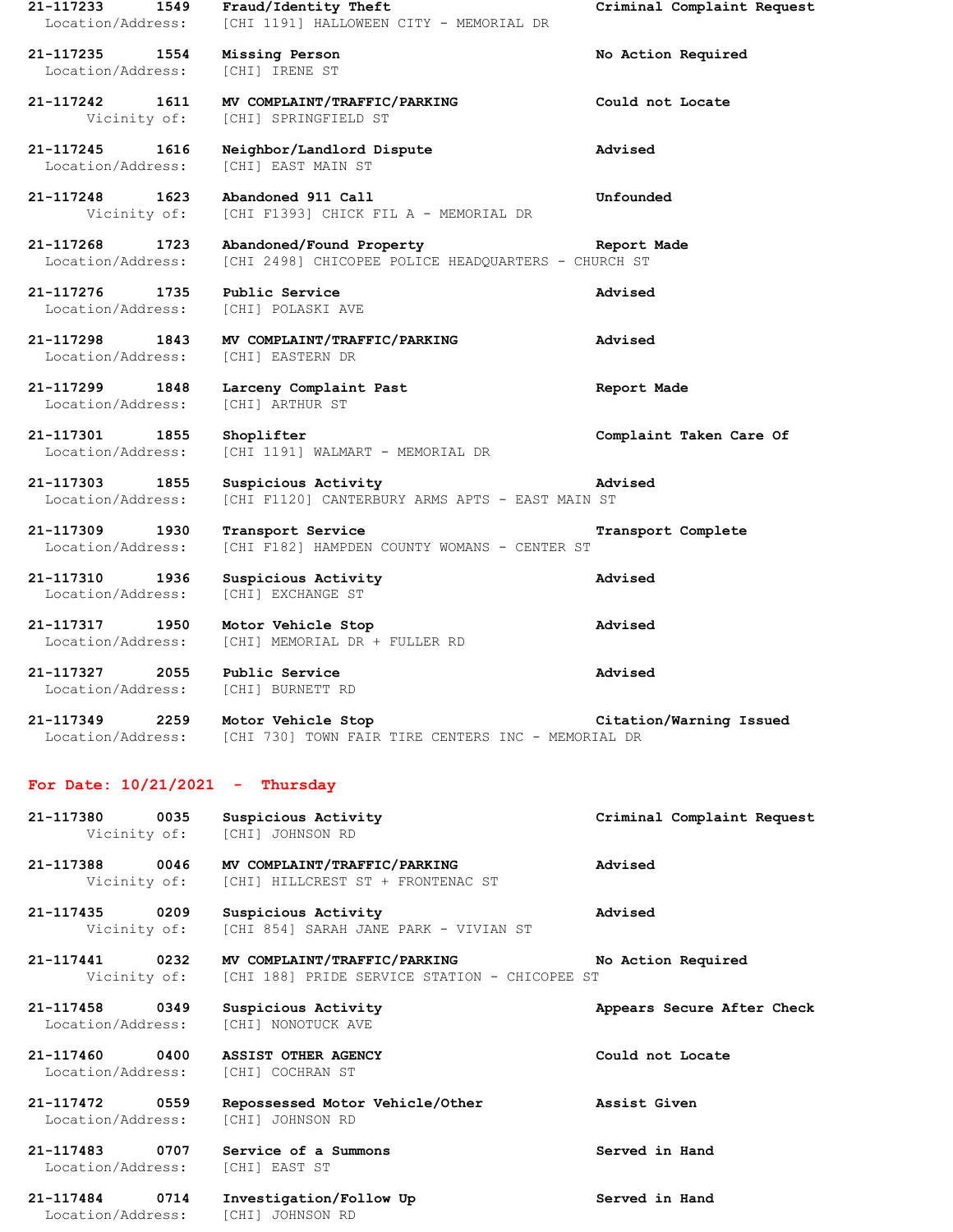**21-117486 0718 Service of a Summons Served in Hand** Location/Address: [CHI] PENDLETON AVE **21-117487 0722 Service of a Summons Not Served** Location/Address: [CHI] MUZZY ST **21-117495 0738 Traffic Assignment No Action Required** Location/Address: [CHI 1065] CHICOPEE HIGH SCHOOL - FRONT ST **21-117514 0812 MV COMPLAINT/TRAFFIC/PARKING Citation/Warning Issued** Location/Address: [CHI] WALNUT ST **21-117512 0813 Motor Vehicle Stop Citation/Warning Issued** Location/Address: [CHI 842] DUPONT MEM MID SCHOOL, 1ST SGT. KEVIN A. - FRONT ST **21-117545 0940 Traffic Assignment Citation/Warning Issued** Location/Address: [CHI 1308] IDEAL KITCHEN HOME IMPROVEMENTS - GRATTAN ST **21-117549 0952 Motor Vehicle Stop Citation/Warning Issued** Location/Address: [CHI] GRATTAN ST **21-117562 1018 Abandoned/Found Property Report Made** Location/Address: [CHI 444] WESTOVER TRAILER PARK - GRANBY RD **21-117563 1023 Traffic Assignment Citation/Warning Issued** Location/Address: [CHI] CAREW ST **21-117564 1027 Motor Vehicle Stop Citation/Warning Issued** Location/Address: [CHI] CAREW ST **21-117567 1041 Motor Vehicle Stop Criminal Complaint Request** Location/Address: [CHI] CAREW ST **21-117577 1107 Service of a Summons Served in Hand** Location/Address: [CHI] STONINA DR **21-117599 1227 Public Service Advised** Location/Address: [CHI] DWIGHT ST **21-117600 1234 Motor Vehicle Stop Citation/Warning Issued** Location/Address: [CHI 82] COUNTRY TRADING POST - BURNETT RD **21-117605 1243 MV COMPLAINT/TRAFFIC/PARKING No Action Required** Location/Address: [CHI] PEARL ST + GRAPE ST **21-117607 1245 Motor Vehicle Stop Citation/Warning Issued** Location/Address: [CHI 82] COUNTRY TRADING POST - BURNETT RD **21-117611 1300 Motor Vehicle Stop Citation/Warning Issued** Location/Address: [CHI 82] COUNTRY TRADING POST - BURNETT RD **21-117613 1314 Motor Vehicle Stop Citation/Warning Issued** Location/Address: [CHI F1177] BFI-AHEARN LANDFILL - BURNETT RD **21-117620 1326 Service of a Summons Not Served** Location/Address: [CHI] DESLAURIERS ST **21-117624 1332 Abandoned 911 Call Unfounded** Location/Address: [CHI] ROLF AVE **21-117632 1347 Motor Vehicle Stop Citation/Warning Issued** Location/Address: [CHI] SHERIDAN ST **21-117645 1416 Motor Vehicle Stop Citation/Warning Issued** Location/Address: [CHI] CAREW ST **21-117647 1426 Motor Vehicle Stop Citation/Warning Issued** Location/Address: [CHI] CAREW ST **21-117650 1439 Motor Vehicle Stop Citation/Warning Issued** Location/Address: [CHI] CAREW ST **21-117658 1448 Motor Vehicle Stop Citation/Warning Issued** Location/Address: [CHI] CAREW ST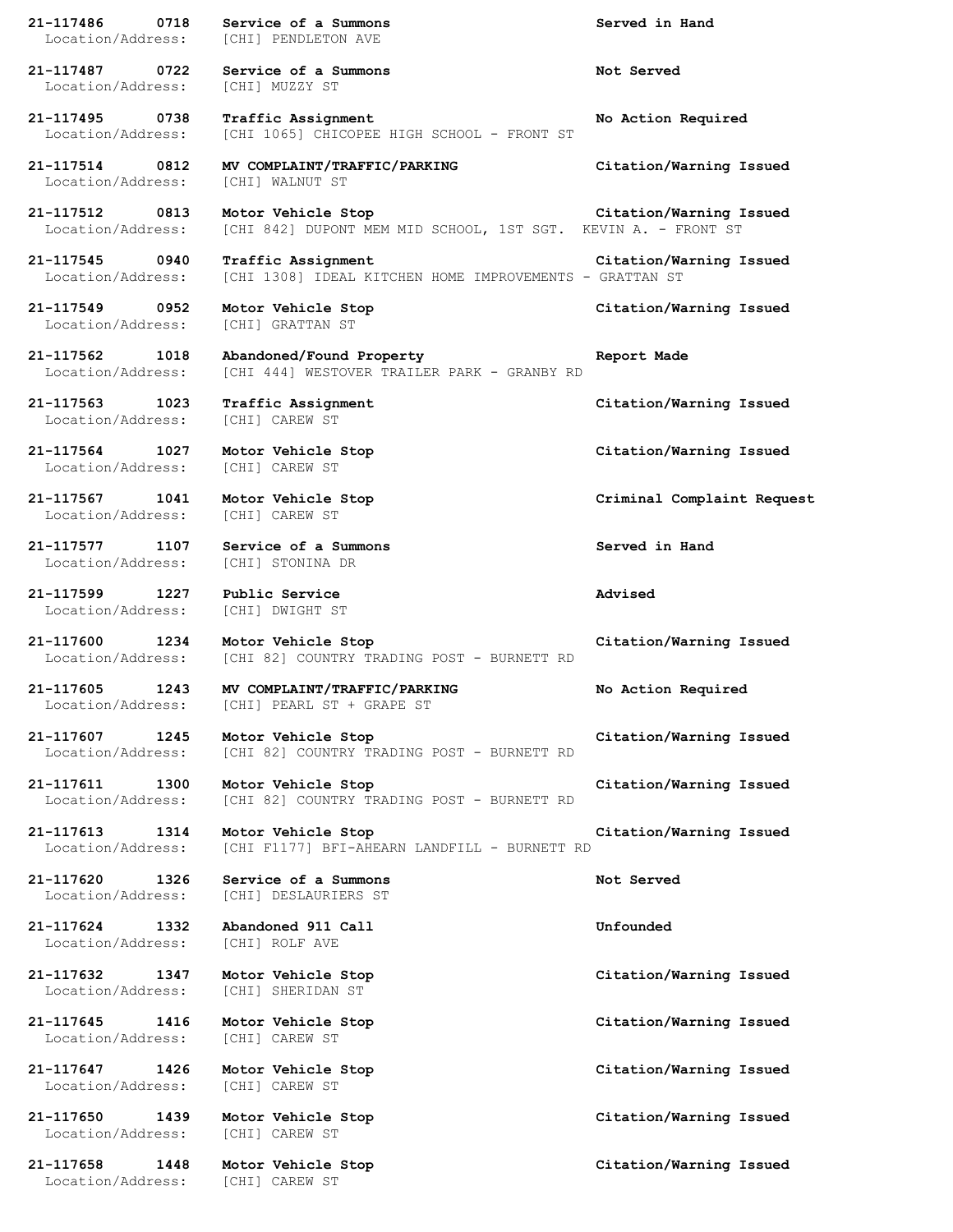**21-117665 1457 Motor Vehicle Stop Citation/Warning Issued** Location/Address: [CHI] CAREW ST **21-117672 1507 Motor Vehicle Stop Report Made** Location/Address: [CHI] CAREW ST **21-117678 1531 Warrant Service Unfounded** Location/Address: [CHI] CHICOPEE ST **21-117679 1539 Abandoned 911 Call No Action Required** Location/Address: [CHI] SHERIDAN ST **21-117699 1630 Service of a Summons Not Served** Location/Address: [CHI] GRAPE ST **21-117704 1648 Public Service Advised** Location/Address: [CHI 2498] CHICOPEE POLICE HEADQUARTERS - CHURCH ST **21-117708 1654 Service of a Summons Not Served** Location/Address: [CHI] DWIGHT ST **21-117714 1706 Service of a Summons Not Served** Location/Address: [CHI] PARK ST **21-117761 1938 Public Service Advised** Location/Address: [CHI 2498] CHICOPEE POLICE HEADQUARTERS - CHURCH ST **21-117786 2124 Public Service Advised** Location/Address: [CHI 2498] CHICOPEE POLICE HEADQUARTERS - CHURCH ST **21-117794 2158 Transport Service Transport Complete** Location/Address: [LUD 1] HAMPDEN COUNTY JAIL - RANDALL RD **21-117817 2352 MV COMPLAINT/TRAFFIC/PARKING Could not Locate** Vicinity of: [CHI] SHERIDAN ST + FULLER RD **For Date: 10/22/2021 - Friday 21-117828 0008 Motor Vehicle Stop Citation/Warning Issued** Location/Address: [CHI] BROADWAY **21-117836 0025 Motor Vehicle Stop Criminal Complaint Request** Vicinity of: [CHI 1160] CHICOPEE LIBRARY-EMILY PARTYKA CENTER BRANCH - FRONT ST **21-117871 0143 Public Service Assist Given** Location/Address: [CHI] HALLOWEEN CITY - MEMORIAL DR **21-117873 0153 Motor Vehicle Stop Arrest Made** Location/Address: [CHI] CHICOPEE ST + THOMAS ST **21-117874 0159 Motor Vehicle Stop Citation/Warning Issued** Location/Address: [CHI 718] CVS 693 - MEMORIAL DR **21-117878 0203 Motor Vehicle Stop Advised** Location/Address: [CHI 269] JENROSE WINES & LIQUORS - CHICOPEE ST **21-117891 0230 Motor Vehicle Stop Citation/Warning Issued** Vicinity of: [CHI 1583] LIBERTY TAX - BROADWAY **21-117905 0323 Motor Vehicle Stop Citation/Warning Issued** Location/Address: [CHI 287] TEDDY BEAR POOLS & SPAS - EAST ST **21-117924 0616 Warrant Service Could not Locate** Location/Address: [CHI] DALE ST **21-117925 0629 MV COMPLAINT/TRAFFIC/PARKING No Action Required** Vicinity of: [CHI] SCHOOL ST + HOWARD ST **21-117929 0641 Traffic Assignment Citation/Warning Issued** Location/Address: [CHI F1150] CHICOPEE COMPREHENSIVE HIGH SCHOOL - MONTGOMERY ST **21-117931 0649 Motor Vehicle Stop Citation/Warning Issued** Location/Address: [CHI F1150] CHICOPEE COMPREHENSIVE HIGH SCHOOL - MONTGOMERY ST **21-117932 0650 Traffic Assignment No Action Required** Location/Address: [CHI 832] BELLAMY MIDDLE SCHOOL, EDWARD 6-8 - PENDLETON AVE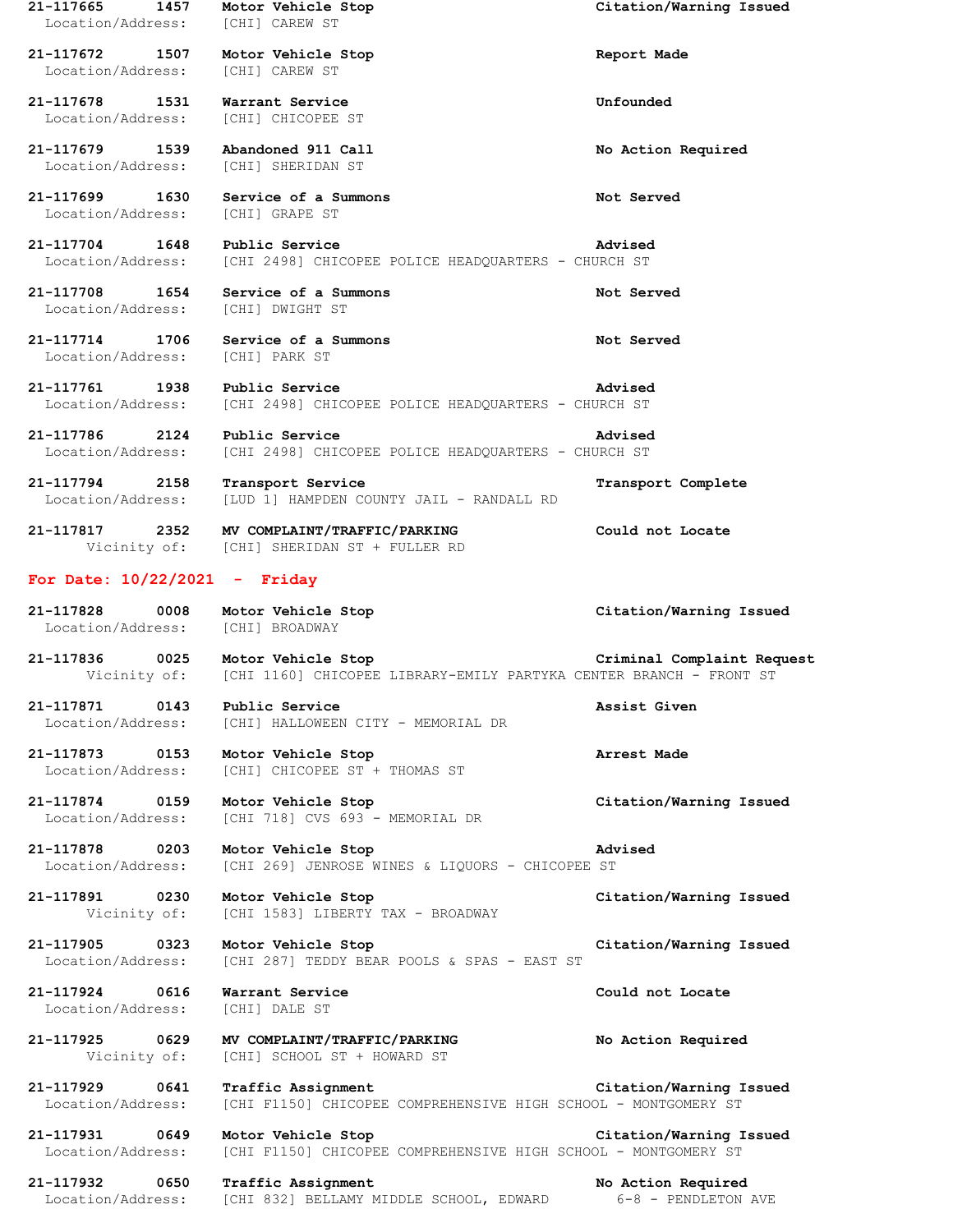**21-117934 0654 Traffic Assignment No Action Required**

**21-117937 0701 Traffic Assignment No Action Required** Location/Address: [CHI] GRANBY RD

**21-117938 0703 Service of a Summons Not Served**

Location/Address: [CHI] GRATTAN ST

**21-117951 0727 Traffic Assignment No Action Required** Location/Address: [CHI] MOREAU DR

Location/Address: [CHI] PENDLETON AVE

Location/Address: [CHI] CAREW ST

Location/Address: [CHI] CAREW ST

**21-117973 0824 Abandoned 911 Call Could not Locate**

Location/Address: [CHI] CAREW ST

**21-117984 0843 Motor Vehicle Stop Citation/Warning Issued** Location/Address: [CHI] CAREW ST

Location/Address: [CHI] CAREW ST

Location/Address: [CHI] PARK ST

Location/Address: [CHI] SHERIDAN ST

**21-118079 1324 Motor Vehicle Stop Citation/Warning Issued** Location/Address: [CHI] CAREW ST

Location/Address: [CHI 842] DUPONT MEM MID SCHOOL, 1ST SGT. KEVIN A. - FRONT ST

**21-117935 0659 Traffic Assignment Citation/Warning Issued** Location/Address: [CHI 832] BELLAMY MIDDLE SCHOOL, EDWARD 6-8 - PENDLETON AVE

Location/Address: [CHI] LUCRETIA AVE

**21-117944 0711 Service of a Summons Not Served**

**21-117946 0715 Motor Vehicle Stop Citation/Warning Issued** Location/Address: [CHI] PENDLETON AVE + LONGWOOD DR

**21-117948 0719 Abandoned 911 Call No Action Required** Location/Address: [CHI 664] CELL TOWER - CENTER ST

**21-117952 0744 Motor Vehicle Stop Citation/Warning Issued**

**21-117961 0809 Traffic Assignment Citation/Warning Issued**

Location/Address: [CHI] WHEATLAND AVE

Location/Address: [CHI F825] MASS TRIAL COURT [CHICOPEE] - CHURCH ST

Location/Address: [CHI] MCKINSTRY AVE

**21-118019 1027 Motor Vehicle Stop Citation/Warning Issued** Location/Address: [CHI] CABOT ST + DWIGHT ST

**21-118021 1041 MV COMPLAINT/TRAFFIC/PARKING Advised** Location/Address: [CHI 1939] SOLENIS - GRATTAN ST

**21-118028 1050 Service of a Summons Not Served**

**21-118032 1105 Service of a Summons Not Served** Location/Address: [CHI] GRAPE ST

Location/Address: [CHI] WESTOVER RD

**21-117966 0814 Motor Vehicle Stop Citation/Warning Issued**

**21-117976 0828 Motor Vehicle Stop Citation/Warning Issued**

**21-117989 0855 Motor Vehicle Stop Citation/Warning Issued**

**21-118009 0950 Transport Service Transport Complete**

**21-118012 0953 MV COMPLAINT/TRAFFIC/PARKING Complaint Taken Care Of**

**21-118043 1143 Motor Vehicle Stop Citation/Warning Issued**

**21-118062 1230 Motor Vehicle Stop Citation/Warning Issued**

**21-118084 1329 Motor Vehicle Stop Citation/Warning Issued** Location/Address: [CHI 1356] PRIMA ELECTRO NORTH AMERICA INC - EAST MAIN ST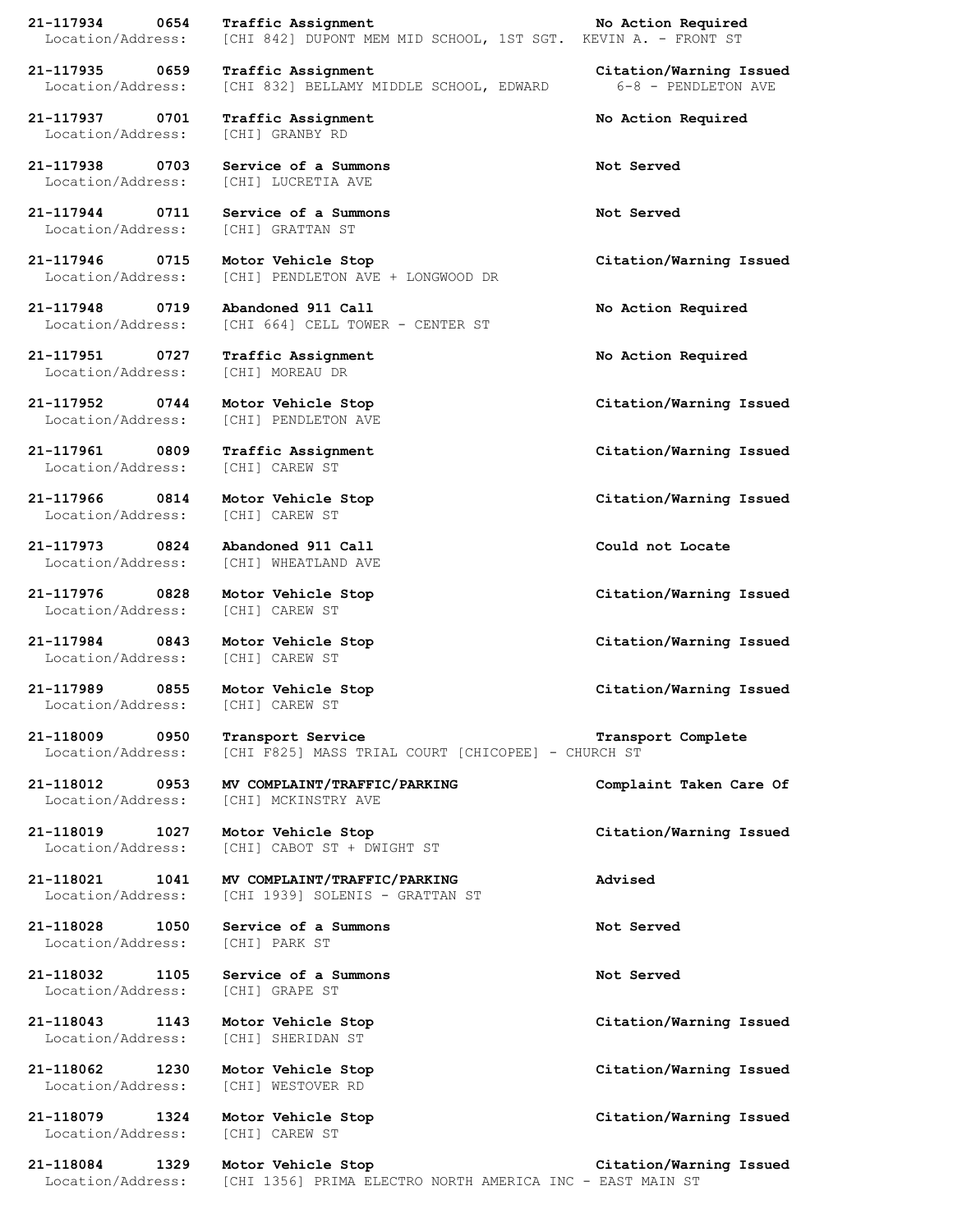**21-118091 1349 Motor Vehicle Stop Citation/Warning Issued** Location/Address: [CHI] CAREW ST **21-118096 1404 Warrant Service Arrest Made** Location/Address: [CHI] PERRAULT ST + CHICOPEE ST **21-118107 1430 MV COMPLAINT/TRAFFIC/PARKING Advised** Location/Address: [CHI] CLINTON ST **21-118112 1450 Investigation/Follow Up Could not Locate** Location/Address: [CHI] PARK ST **21-118129 1547 Abandoned 911 Call Advised** [CHI 1658] THE APARTMENTS AT AMES PRIVILEGE - SPRINGFIELD ST **21-118151 1638 Warrant Service Arrest Made** Location/Address: [CHI 850] LINCOLN GROVE - PARK - BROADWAY **21-118177 1733 Transport Service Transport Complete** Location/Address: [LUD 1] HAMPDEN COUNTY JAIL - RANDALL RD **21-118207 1903 Abandoned 911 Call No Action Required** Location/Address: [CHI] MEMORIAL DR **21-118216 1930 Transport Service Transport Complete** Vicinity of: [CHI F182] HAMPDEN COUNTY WOMANS - CENTER ST **21-118233 2009 Motor Vehicle Stop Citation/Warning Issued** Location/Address: [CHI] GROVE AVE + CHURCH ST **21-118251 2156 Motor Vehicle Stop Citation/Warning Issued** Location/Address: [CHI] MEADOW ST + LORRAINE ST **For Date: 10/23/2021 - Saturday 21-118294 0034 Motor Vehicle Stop Citation/Warning Issued** Location/Address: [CHI 730] TOWN FAIR TIRE CENTERS INC - MEMORIAL DR **21-118341 0211 Motor Vehicle Stop Citation/Warning Issued** Location/Address: [CHI 188] PRIDE SERVICE STATION - CHICOPEE ST **21-118351 0251 Motor Vehicle Stop Advised** Location/Address: [CHI] GRATTAN ST + PHILATHEA ST **21-118369 0511 Motor Vehicle Stop Report Made** Location/Address: [CHI] BUCKLEY BLVD **21-118379 0612 Abandoned 911 Call Could not Locate** Location/Address: [CHI] NAUTILUS HYDRO LLC - FRONT ST **21-118395 0811 Motor Vehicle Stop Citation/Warning Issued** Location/Address: [CHI] JAMES ST **21-118409 0840 Motor Vehicle Stop Citation/Warning Issued** Location/Address: [CHI] CAREW ST **21-118411 0847 Motor Vehicle Stop Citation/Warning Issued** Location/Address: [CHI] CAREW ST **21-118412 0854 Motor Vehicle Stop Advised** Location/Address: [CHI] CAREW ST **21-118413 0900 Motor Vehicle Stop Citation/Warning Issued** Location/Address: [CHI] CAREW ST **21-118416 0909 Motor Vehicle Stop Citation/Warning Issued** Location/Address: [CHI] CAREW ST **21-118422 0925 Motor Vehicle Stop Citation/Warning Issued** Location/Address: [CHI] CAREW ST **21-118426 0933 Motor Vehicle Stop Advised** Location/Address: [CHI] CAREW ST **21-118429 0942 Motor Vehicle Stop Citation/Warning Issued** Location/Address: [CHI] CAREW ST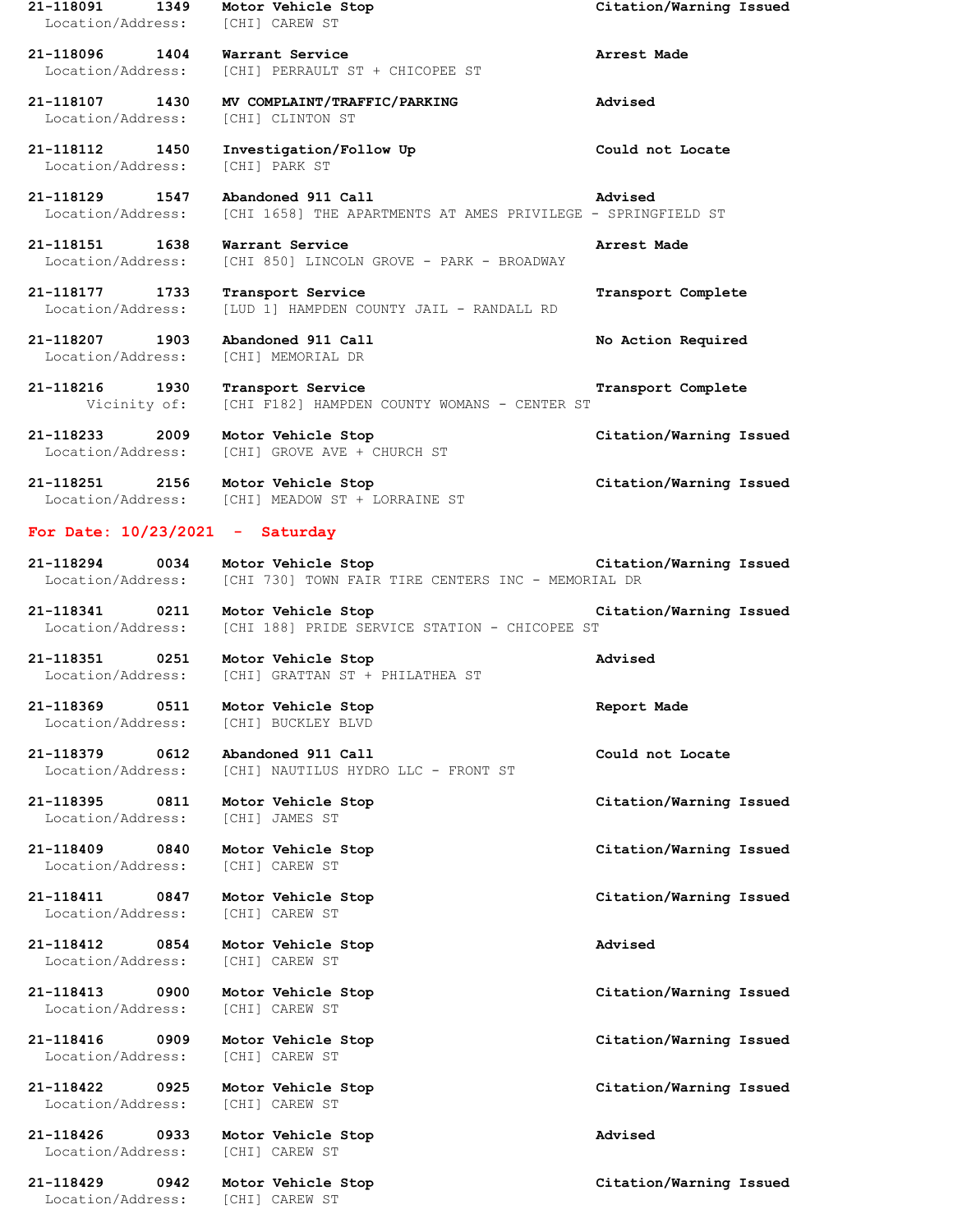**21-118437 1029 Motor Vehicle Stop Citation/Warning Issued** Location/Address: [CHI 958] PION PONTIAC (BOB) - MEMORIAL DR **21-118442 1050 Motor Vehicle Stop Citation/Warning Issued** Location/Address: [CHI 614] GENOS AUTO SERVICE - MEMORIAL DR **21-118459 1137 Motor Vehicle Stop No Action Required** Location/Address: [CHI] GILL ST + CHICOPEE ST **21-118468 1219 Motor Vehicle Stop Citation/Warning Issued** Location/Address: [CHI 1356] PRIMA ELECTRO NORTH AMERICA INC - EAST MAIN ST **21-118472 1233 Motor Vehicle Stop Citation/Warning Issued** [CHI 1356] PRIMA ELECTRO NORTH AMERICA INC - EAST MAIN ST **21-118477 1308 Motor Vehicle Stop Citation/Warning Issued** Location/Address: [CHI] SHERIDAN ST **21-118479 1318 Motor Vehicle Stop Citation/Warning Issued** Location/Address: [CHI] SHERIDAN ST **21-118485 1341 Motor Vehicle Stop Citation/Warning Issued** Location/Address: [CHI F1177] BFI-AHEARN LANDFILL - BURNETT RD **21-118490 1357 Motor Vehicle Stop Citation/Warning Issued** Location/Address: [CHI] BURNETT RD **21-118492 1401 Motor Vehicle Stop Citation/Warning Issued** Location/Address: [CHI] BURNETT RD **21-118507 1454 Motor Vehicle Stop Citation/Warning Issued** Location/Address: [CHI] SHERIDAN ST **21-118548 1640 Service of a Summons Not Served** Location/Address: [CHI] LUCRETIA AVE **21-118551 1654 Service of a Summons Not Served** Location/Address: [CHI] DALEY ST **21-118552 1657 Motor Vehicle Stop Citation/Warning Issued** Location/Address: [CHI] MEMORIAL DR **21-118556 1705 Service of a Summons Not Served** Location/Address: [CHI 2279] - RIVERVIEW PL **21-118560 1717 Service of a Summons Not Served** Location/Address: [CHI] GRATTAN ST **21-118561 1718 Motor Vehicle Stop Citation/Warning Issued** Location/Address: [CHI] GRATTAN ST + MEADOW ST **21-118563 1722 Abandoned 911 Call Assist Given** Location/Address: [CHI 146] MCKINLEY HOUSE APARTMENTS - ASINOF AVE **21-118574 1735 Service of a Summons Not Served** Location/Address: [CHI] GRATTAN ST **21-118576 1742 Service of a Summons Not Served** Location/Address: [CHI F1215] - EMERSON ST **21-118578 1744 Motor Vehicle Stop Advised** Vicinity of: [CHI 958] PION PONTIAC (BOB) - MEMORIAL DR **21-118601 1842 Abandoned 911 Call No Action Required** Location/Address: [CHI F135] THE MUNICH HAUS - CENTER ST **21-118612 1934 Motor Vehicle Stop Citation/Warning Issued** Location/Address: [CHI] SCHOOL ST **21-118632 2042 Abandoned/Found Property Report Made** Location/Address: [CHI F163] RUMBLE SEAT LOUNGE - SPRINGFIELD ST **For Date: 10/24/2021 - Sunday 21-118750 0600 Motor Vehicle Stop Citation/Warning Issued**

Location/Address: [CHI 857] NEAR SZOT PARK - FRONT ST